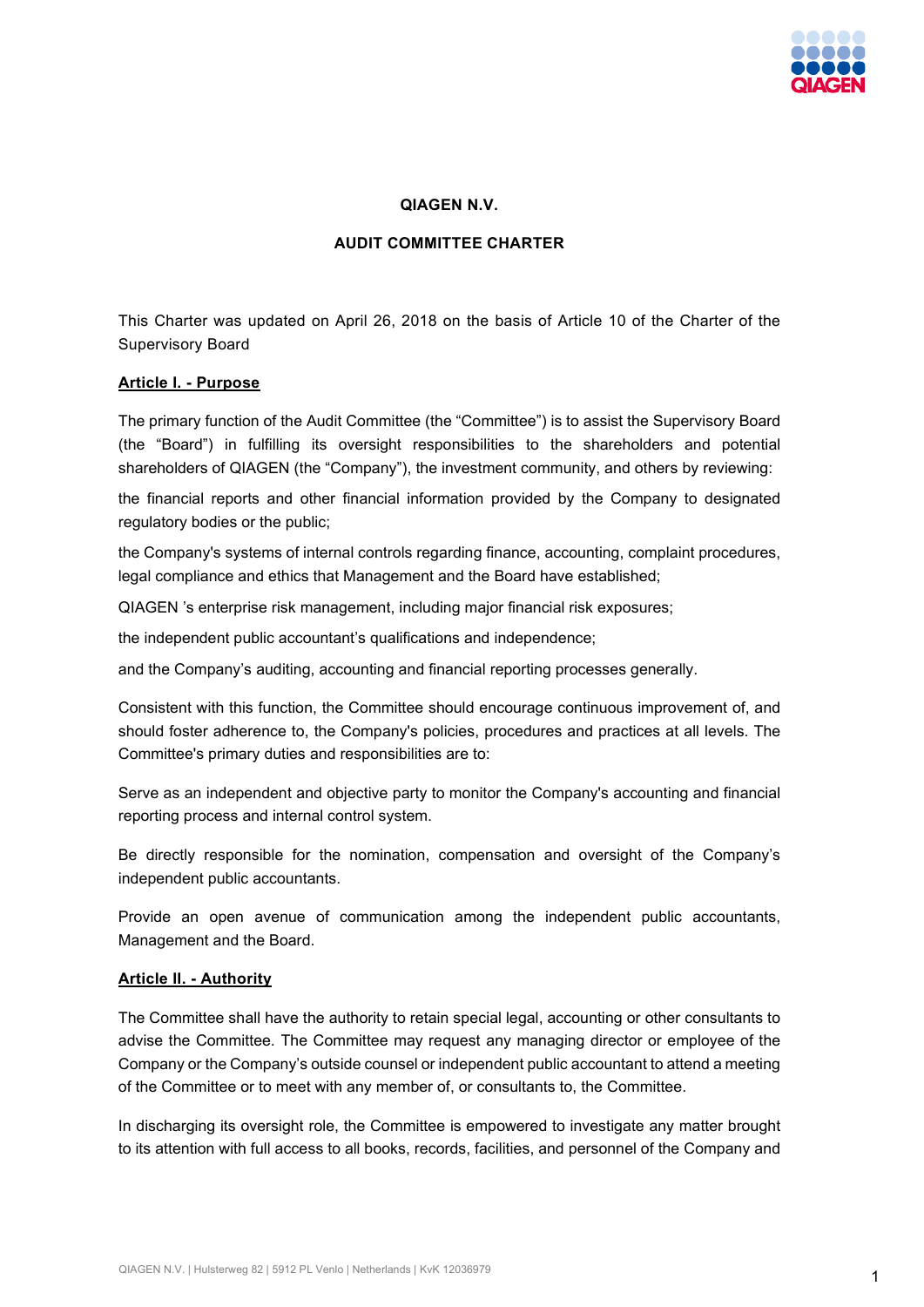

the authority to engage and determine funding for independent counsel and other advisers as it determines necessary to carry out its duties as set forth in Section 301 of the Sarbanes Oxley Act (the "Act") as well in the Dutch Corporate Governance Code (the "Code").

# **Article III. - Composition**

The Audit Committee shall be comprised of three or more independent members as determined by the Board, each of whom shall meet the independence and expertise requirements of the Code or The New York Stock Exchange (the "Exchange"), as such requirements may be changed from time to time, as set forth in the listing requirements of the Exchange or the Code. Members of the Committee shall be considered independent as long as they do not accept any consulting, advisory, or other compensatory fee from the Company other than mentioned in the third paragraph of this article and are not an affiliated person, as defined by the Exchanges, of the Company or its subsidiaries, and meet the independence requirements of the Code, SEC and the Exchange's listing requirements.

All members of the Committee must be able to read, understand and interpret fundamental financial statements, including the Company's balance sheet, income statement, and cash flow statement at the time they join the board, and at least one member of the Committee shall have accounting or related financial Management expertise and be determined by the Board to be a financial expert, as specified in Section 407(b) of the Sarbanes-Oxley Act, the Code and SEC regulations under the Act.

An Audit Committee Member may not receive any compensation except for Board or Committee service in accordance with Section 301 of the Act.

# **Article IV. - Appointment**

The Chairman and members of the Committee shall be appointed by the Supervisory Board and serve for a term of one year.

# **Article V. - Chairman**

The Chairman shall be primarily responsible for the proper functioning of the audit Committee. He shall act as the spokesman of the Audit Committee and shall be the main contact for the Supervisory Board.

## **Article VI. - Meetings**

The Committee shall meet at least four times annually, or more frequently as circumstances dictate, whereby the majority of meetings shall be held at the office of the Company. The Committee shall make regular reports to the Board. At any meeting of the Committee, the greater of 2 members or a majority of the members of the Committee shall constitute a quorum. Committee meetings are generally held at the offices of the Company. As part of its job to ensure open communications, the Committee shall meet at least quarterly with the Chief Financial Officer and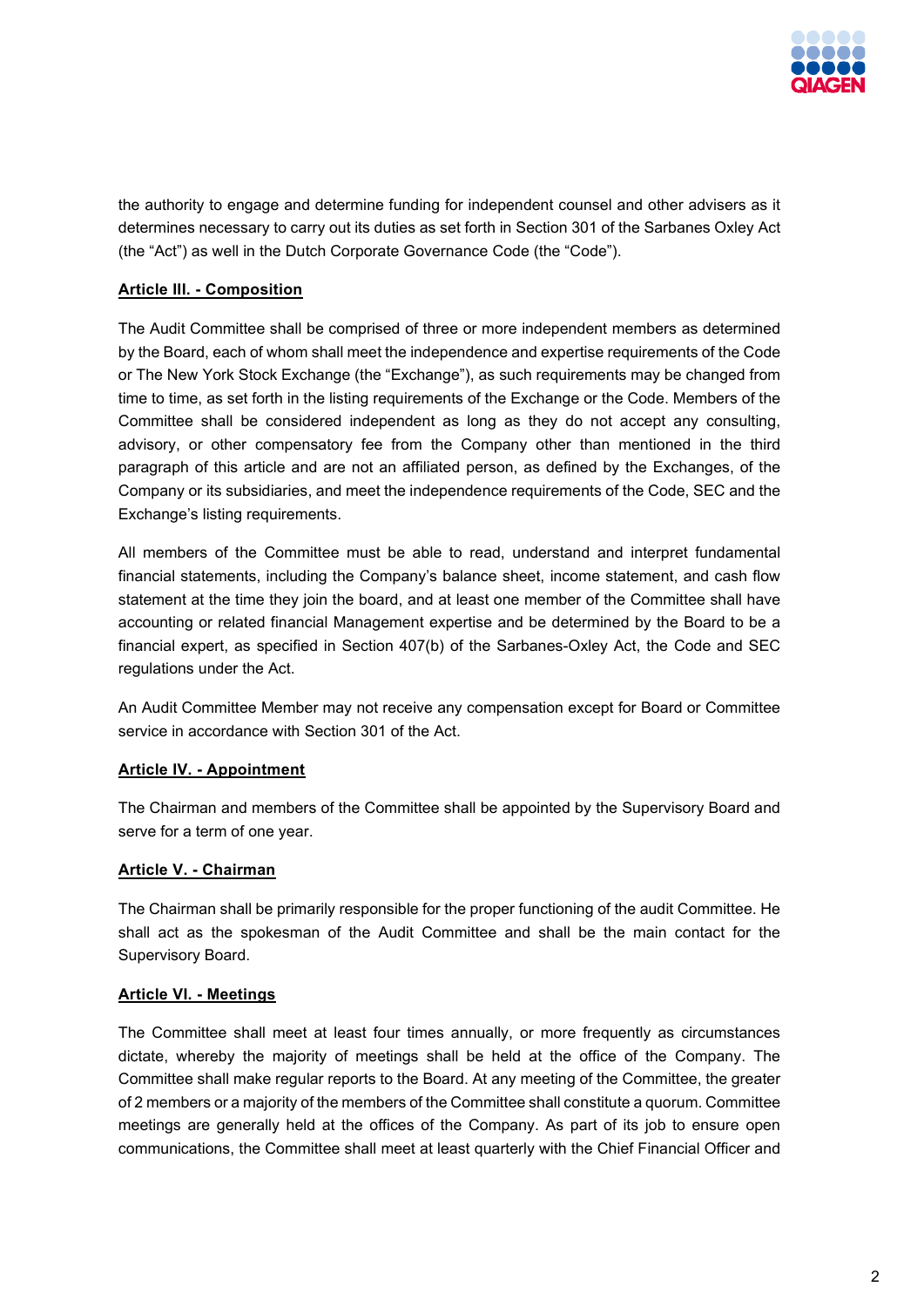

the independent public accountants in separate executive sessions to discuss any matters that the Committee or either of these groups believe should be discussed. The Committee should meet with the independent public accountants and Management annually to review the Company's financial statements. Meetings may be in person or via teleconference or videoconference; at least one meeting should be in person.

Within four weeks after the closing of the meeting – if possible earlier – the Chairman shall sign as evidence the complete minutes of that meeting and distribute them to the members of the Supervisory Board.

## **Article VII. - Responsibilities and Duties**

### **Section 7.01 Documents/Reports/Transactions**

The Committee should obtain an understanding of the Company's structure, reporting process, internal controls, suppliers and customers, use of technology and other matters so that the Committee can:

Review and assess the adequacy of this Charter as conditions dictate and propose changes to the Board for approval.

Review with Management and the independent public accountants the Company's quarterly earnings reports prior to its release to the press, as well as financial information and earnings guidance provided to analysts and rating companies.

Review the quarterly and annual reports (reported on Forms including Forms 6-K and 20F) and any reports or other financial information to be filed with the Securities Exchange Commission or the Deutsche Boerse in accordance with US-GAAP and IFRS as well as the consolidated accounts and the stand-alone financial statements, including the results of the independent public accountants' reviews of the financial statements and the Company's specific disclosures under "Operating and Financial Review and Prospects" prior to the filing.

Review and pre-approve all related-party transactions between the Company and Supervisory Directors or Management Board Members.

Discuss with Management and the independent public accountants whether the Company's affiliated entities are in conformity with applicable legal requirements and the Code of Conduct, including disclosures of insider and affiliated party transactions**.** 

Advise the Board of the Company's compliance.

Meet periodically with Management to review the Company's major financial risk exposures and the steps Management has taken to monitor and control such exposures.

### **Section 7.02 Independent Public Accountants**

The Audit Committee has the sole authority to:

Nominate, subject to shareholder approval, determine funding for, and oversee the independent public accountant (including resolution of disagreements between Management and the independent public accountant regarding financial reporting), as set forth in Section 301 of the Act. The Audit Committee acts as representatives of the Company's shareholders, and as representatives of the shareholders has the authority and responsibility to select, evaluate, and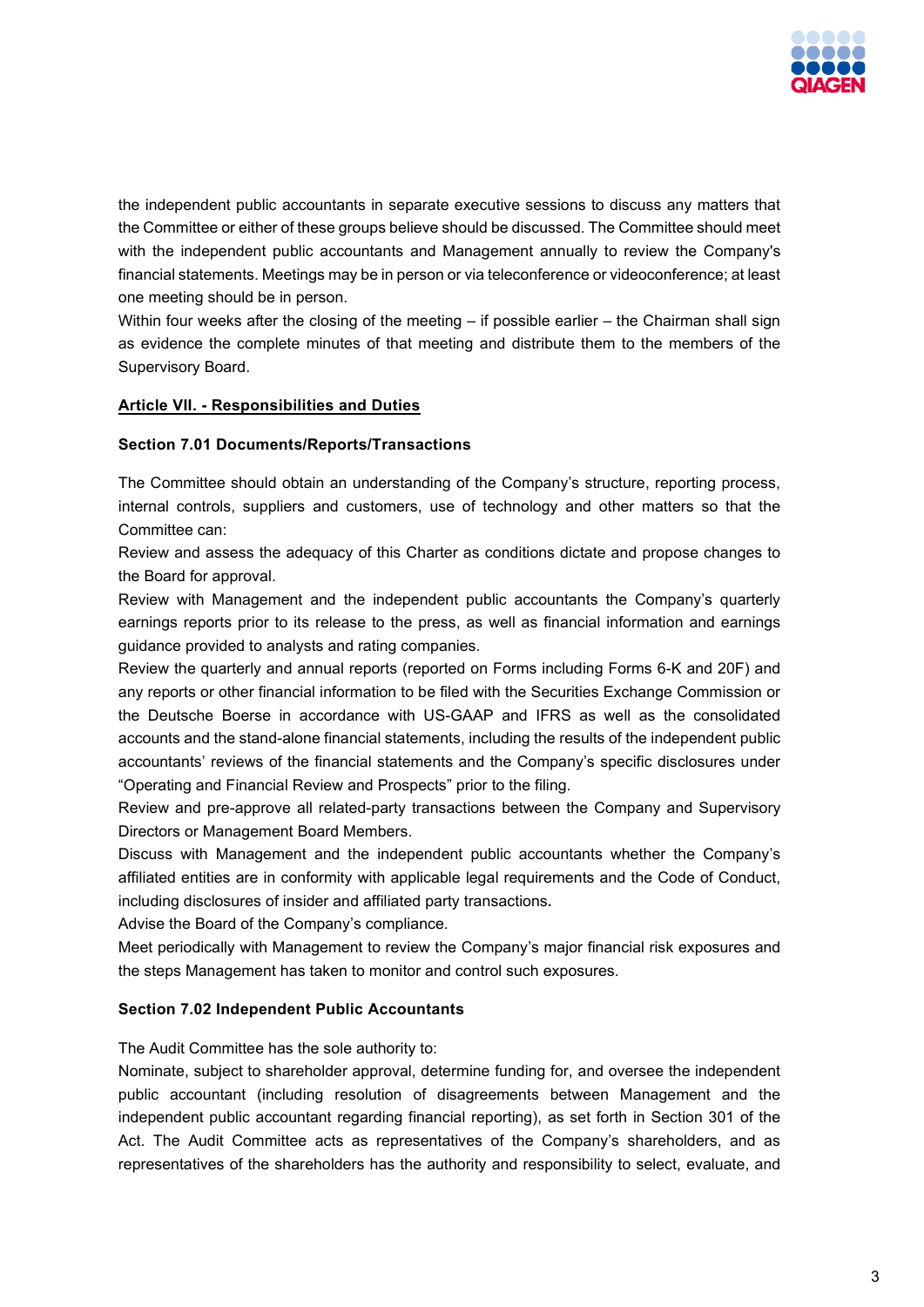

where appropriate, nominate an independent public accountant to be proposed for shareholder approval.

Recommend the selection of independent public accountants to audit the consolidated financial statements and local books and records of the Company and its subsidiaries. The firm selected is ultimately accountable to the Audit Committee and the Board for its review of financial statements and controls of the Company.

Approve, in advance, the fees and terms for audit services provided by independent public accountants.

Approve, in advance, the retention of the independent public accountants for any permissible nonaudit services as set forth in Section 202 of the Act and the fees for such services.

Delegate pre-approval authority required by (c) and (d) of this Section 7.02 to one or more of its members. Should the Audit Committee delegate such authority, appropriate procedures will be established, including putting in place a procedure whereby the decisions of any member to whom authority is delegated to pre-approve services shall be presented to the full audit Committee at each of its scheduled meetings.

Review the experience and qualifications of the senior members of the independent public accountants' team and the quality control procedures of the independent public accountants.

Review the independence of independent public accountants by receiving from, and reviewing and discussing with, the independent public accountants, on a periodic basis, a formal written statement delineating all relationships between the independent public accountants and the Company consistent with Independence Standards Board Standard 1 ("ISB No. 1"); reviewing and discussing with the Board, if necessary, and the independent public accountants, on a periodic basis any disclosed relationships or services between the independent public accountants and the Company or any other disclosed relationships or services that may impact the objectivity and independence of the independent public accountants; and recommending, if necessary, that the Board take appropriate action to satisfy itself of the independent public accountants' independence.

Review the performance of the independent public accountants with Management, and when circumstances warrant, recommend to the Board any discharge of the independent public accountants.

Discuss on a quarterly basis the scope and results of the quarterly reviews and annual audits with the independent public accountants; meet annually outside the presence of Management. At any time, either the independent public accountant or the Audit Committee may request a meeting outside the presence of Management.

Discuss with the independent public accountant the matters to be discussed by Statement on Auditing Standards No. 61 relating to the conduct of the audit.

Obtain from the independent public accountant assurance that Section 10A of the Securities Exchange Act of 1934 has not been implicated.

Recommend to the Board guidelines for the Company's hiring of employees of the independent public accountant who were engaged on the Company's account. Consideration will be given to the Exchanges', the Codes' and the Act's guidelines of independence for former public accountant.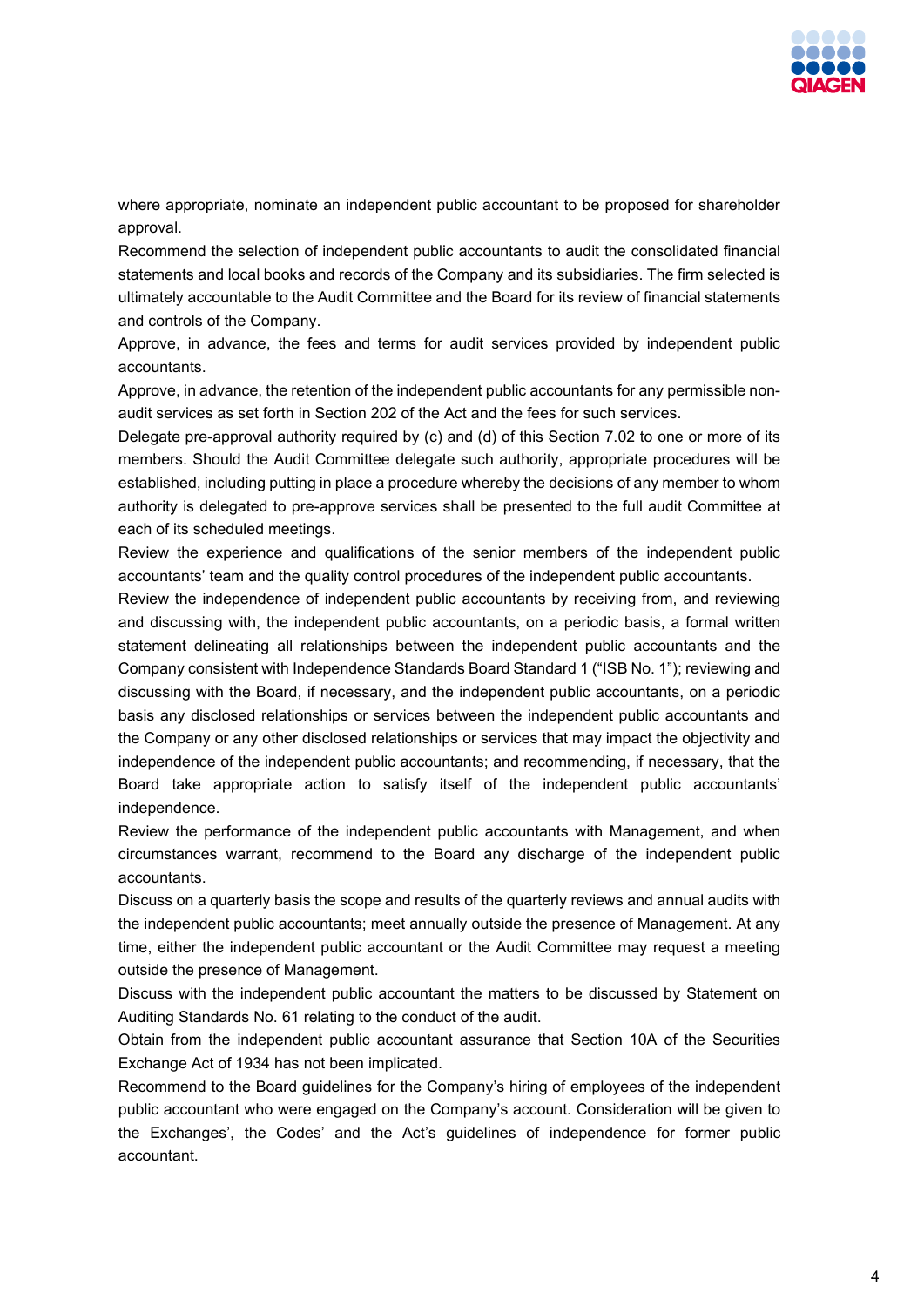

Discuss with the independent public accountant prior to the audit the overall scope and plans for their respective audits, including the adequacy of staffing and compensation. Also, the Committee shall discuss with Management and the independent public accountants the adequacy and effectiveness of the accounting and financial controls, including the Company's policies and procedures to assess, monitor, and manage business risk, and legal and ethical compliance programs.

# **Section 7.03 Internal Audit**

The Committee shall:

Review with Internal Audit and Management the charter, activities, staffing, and organizational structure of the internal audit function.

Have final authority to review and approve the annual audit plan and all major changes to the plan. Ensure there are no unjustified restrictions or limitations for Internal Audit, including direct access line to the Audit Committee. In addition, as part of its job to ensure open communications, the Audit Committee should meet with Internal Audit in separate executive sessions to discuss any matters that the Committee or either of these groups believes should be discussed.

At least once per year, review the effectiveness of the internal audit function. Internal Audit should provide the Audit Committee with an annual report of the audits performed and high-level analysis of the time spent and adequacy of the current resources.

Review and discuss QIAGEN's enterprise risk assessment with Internal Audit and Management, including all major financial risk exposures, and the steps Management has taken to monitor and control those exposures, including QIAGEN's risk assessment and risk management policies. Any significant changes to a specific risk factor should be presented quarterly.

# **Section 7.04 Financial Reporting Process**

The Audit Committee shall:

Discuss the Company's financial accounting and reporting principles and policies in accordance with US-GAAP and IFRS as well as the adequacy of the Company's internal accounting, financial and operating controls that could significantly affect the Company's financial statements with the independent public accountants, Internal Audit and Management.

Consider the independent public accountants' judgment about the quality and appropriateness of the Company's accounting principles and approve any recommendations regarding changes to the Company's accounting policies and processes as suggested by the independent public accountants or Management.

Review with Management and the independent public accountants the effect of regulatory and accounting initiatives as well as any off-balance sheet structures and transactions on the Company's financial statements.

Review judgments made in connection with the preparation of the Company's financial statements, including an analysis of the effect of alternative GAAP methods on the Company's financial statements and a description of any transactions as to which Management obtained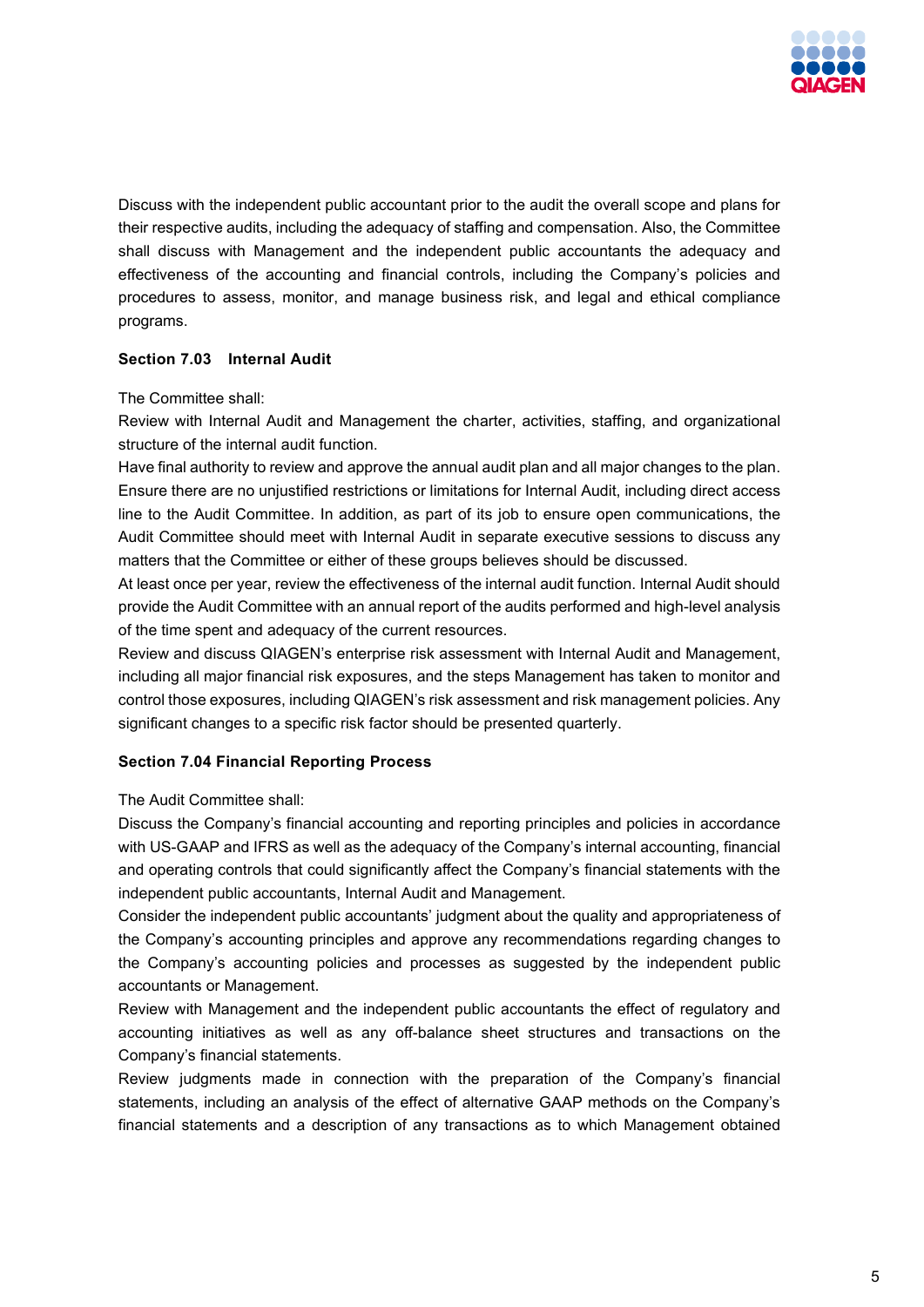

Statement on Auditing Standards No. 50 (Reports on the Application of Accounting Principles) letters.

Discuss with Management, Internal Audit and the independent public accountants the certification procedures to understand what was done to certify the accuracy of the Company's financial statements and disclosures including a detailed understanding of any potential "material weakness" or "significant deficiency" in the design or operation of internal control over financial reporting, and any steps taken to resolve the issue.

## **Section 7.05 Process Improvement**

The Audit Committee shall:

On a quarterly basis, review separately with each of Management and the independent public accountants any significant difficulties encountered during the course of their work, including any restrictions on the scope of work or access to required information.

Review any significant disagreement among Management and the independent public accountants in connection with the preparation of the financial statements or changes in the planned scope of the audit.

Review any Management letter provided by the public accountant to the Audit Committee and the Company's response to that letter.

Review with the independent public accountants, Internal Audit and Management the extent to which changes or improvements in financial or accounting practices, as approved by the Audit Committee, have been implemented. This review should be conducted at an appropriate time subsequent to implementation of changes or improvements, as decided by the Committee.

## **Section 7.06 Ethical and Legal Process**

The Committee shall:

Review with the Company's Head of Legal and Compliance, any legal or compliance matter that could have a significant impact on the Company's financial statements, including any correspondence with regulators or governmental agencies and any employee complaints or published reports that raise material issues regarding the Company's financial statements, accounting policies or compliance with laws and regulations.

Prepare the report required by the Securities and Exchange Commission to be included in the Company's annual proxy statement.

Establish complaint procedures regarding the receipt, retention, and treatment of complaints received by the issuer regarding accounting, internal accounting controls, or auditing matters, and the confidential, anonymous submission by employees of concerns regarding questionable accounting or auditing matters. It is the responsibility and requirement of Management to inform the Audit Committee about any knowledge of material fraud or material suspected fraud. If any fraud or suspected fraud is within top Management of the Company, it should be reported immediately to the Audit Committee.

Perform any other activities consistent with this Charter, the Company's Articles of Association and governing law, as the Committee deems necessary or appropriate.